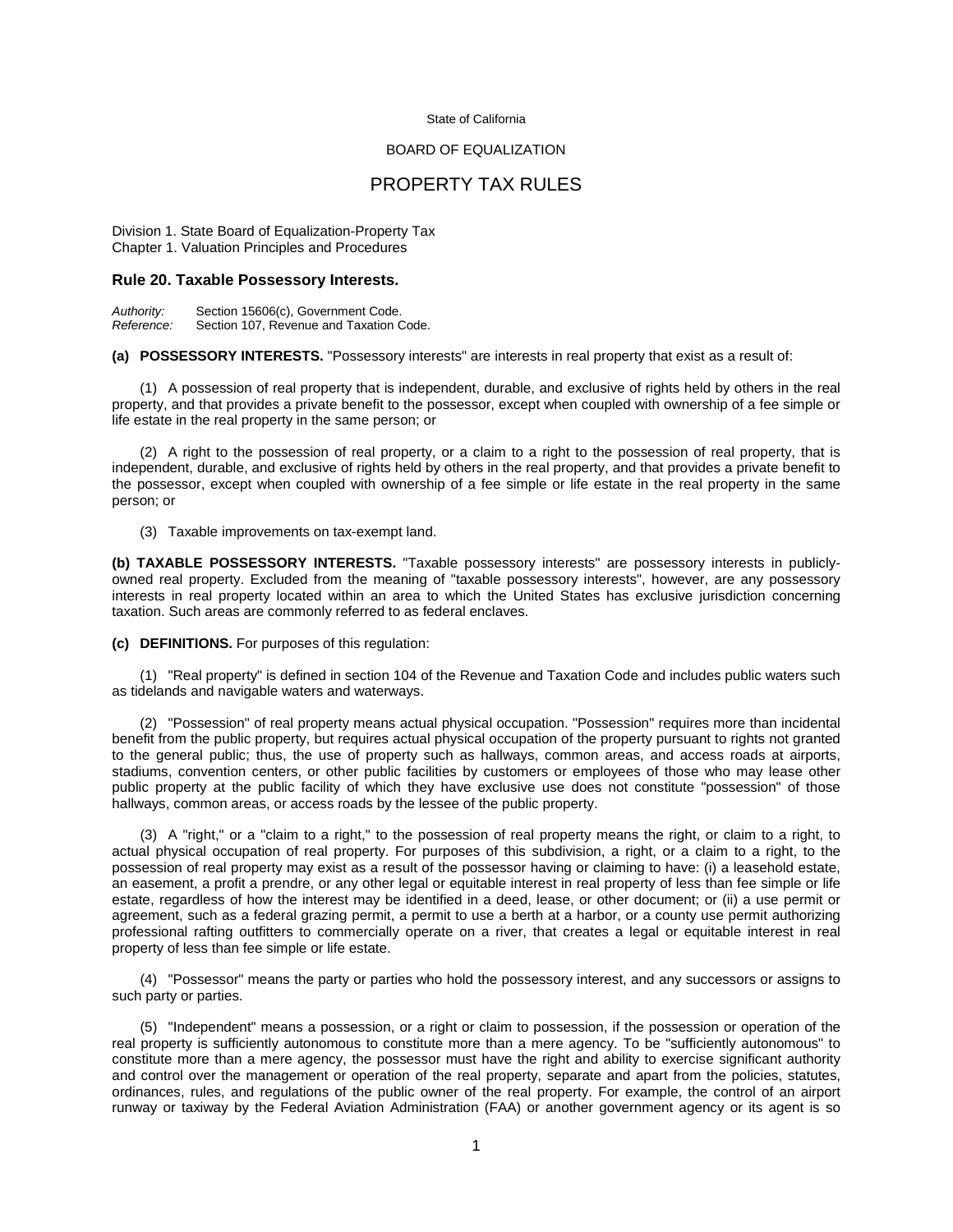complete that it precludes the airlines from exercising sufficient authority and control over the management or operation of the runways or taxiway and does not constitute sufficient "independence" to support a possessory interest.

 (6) "Durable" means for a determinable period with a reasonable certainty that the possession of the real property by the possessor, or the possessor's right or claim with respect to the possession of the real property, will continue for that period.

 (7) "Exclusive of rights held by others in the real property" means the enjoyment of an exclusive use of real property, or a right or claim to the enjoyment of an exclusive use together with the ability to exclude from possession by means of legal process others who may interfere with that enjoyment.

 (A) For purposes of this subdivision, "exclusive uses" include the following types of uses of real property, as well as rights and claims to such types of uses of real property:

(1) The sole possession, occupancy, or use of real property,

(2) The possession, occupancy, or use of real property by co-tenants or co-owners as to leaseholds, easements, profits a prendre, or any other legal or equitable interests in real property of less than fee simple or life estate, where the uses constitute but a single use jointly enjoyed.

(3) The concurrent use of real property, not amounting to co-tenancy or co-ownership under subdivision (A)(2) above, by a person who has a primary or prevailing right to use the real property and/or to have its designees use the real property. For example, a public marina leases boat slips with a lease provision that allows the marina to rent a leased boat slip to a short-term user if the primary lessee is away; subject to the primary lessee's right to exclude the short-term user on the primary lessee's return. Under these facts, the primary lessee has a primary and prevailing right to use the leased boat slip. For purposes of this subdivision, concurrent use of real property demonstrating a primary or prevailing right also includes alternating uses of the same real property by more than one party, such as the case when certain premises are used by a professional basketball team on certain days of each week while a professional hockey team uses the same premises on certain other days.

(4) Concurrent uses of real property, not amounting to co-tenancy or co-ownership under subdivision (A)(2) above, by persons making qualitatively different uses of the real property. For purposes of this subdivision, qualitatively different uses of real property include: (i) those by persons making different kinds of uses of the same real property, such as the case when one person is developing mineral resources on real property while others are concurrently enjoying recreational uses on the same real property; and (ii) those where different persons have the right to concurrently enter onto and take different things from the same real property.

(5) Concurrent uses of real property, not amounting to co-tenancy or co-ownership under subdivision (A)(2) above, by persons engaged in qualitatively similar uses that diminish the quantity or quality of the real property. For purposes of this subdivision, uses that diminish the quantity and/or quality of the real property include: (i) grazing cattle; (ii) mining; (iii) the extraction of oil or gas; and (iv) the extraction of geothermal energy.

(6) Concurrent uses of real property, not amounting to co-tenancy or co-ownership under subdivision (A)(2) above, by persons engaged in qualitatively similar uses that do not diminish the quantity or quality of the real property, provided that the number of concurrent use grants is restricted. For purposes of this subdivision: "concurrent use grants" includes grants, permits, deeds, agreements, and other documents providing rights to the concurrent use of real property; and the number of concurrent use grants is "restricted" when the number of concurrent use grants is restricted either by law or pursuant to the policies or management decisions of the public owner of the real property or other public agency.

Example 1: Commercial rafting outfitters have a county use permit to commercially operate on a river. While any private recreational user may raft on the river without limitation or regulation, only approximately 80 commercial rafting outfitters are presently allowed to operate under permit on the river. The commercial rafting outfitters' use of the river is exclusive for purposes of this regulation since the number of commercial use permits issued by the county to commercial rafting outfitters is restricted, regardless of whether or not the commercial rafting outfitters' use of the river diminishes its quantity or quality.

Example 2: X operates a shuttle van service, picking up passengers at their homes and other locations, and transporting them to the airport. When the shuttle van reaches the airport, it utilizes the public street which surrounds the airport to drop passengers off at the various terminals at the airport. The street around the airport is available to all licensed drivers, for commercial and noncommercial uses. Neither the traffic laws, nor the policies or management